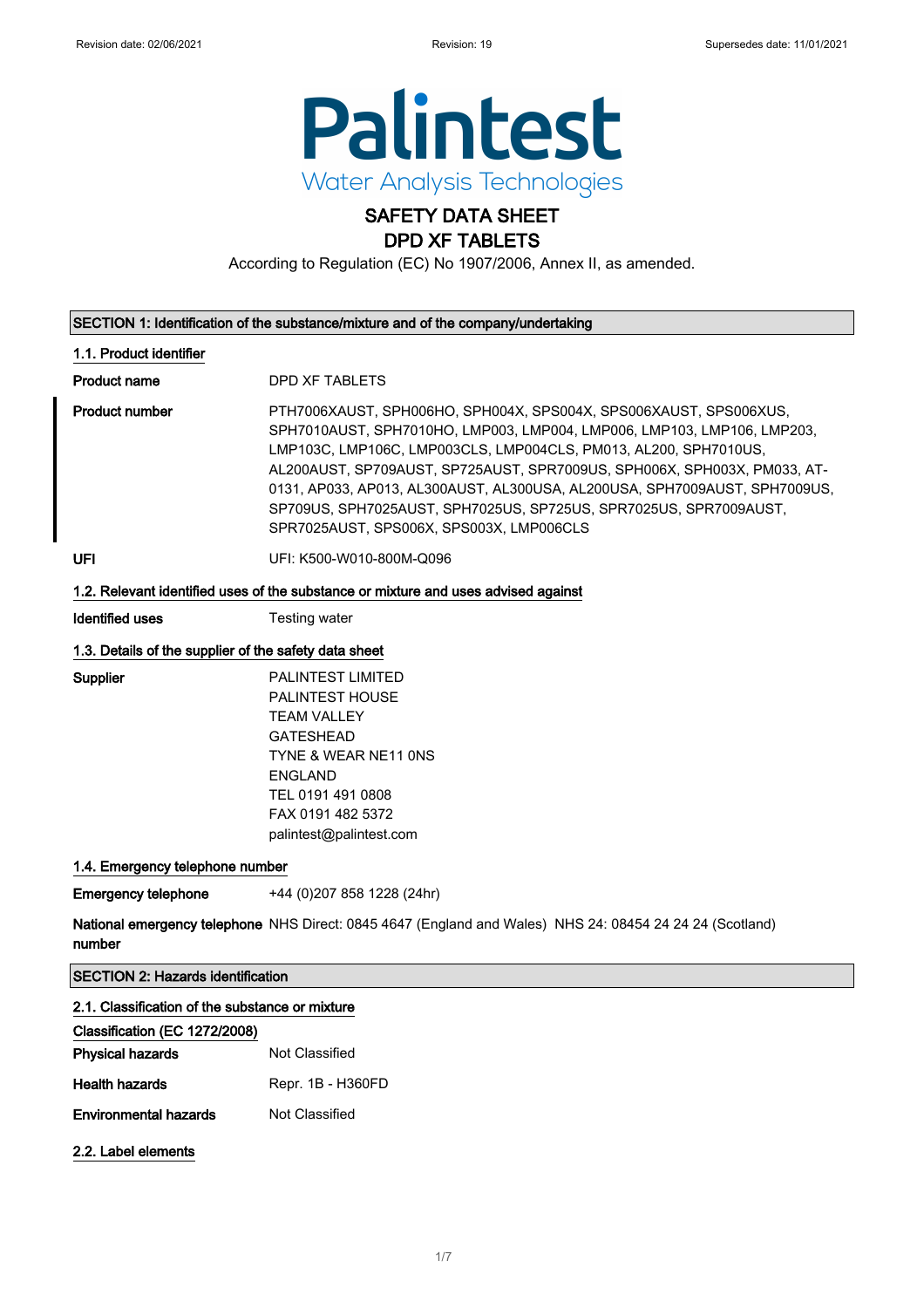#### Hazard pictograms



| Signal word                               | Danger                                                                                                                                                                                                                                                                                                                                                                                          |
|-------------------------------------------|-------------------------------------------------------------------------------------------------------------------------------------------------------------------------------------------------------------------------------------------------------------------------------------------------------------------------------------------------------------------------------------------------|
| <b>Hazard statements</b>                  | H360FD May damage fertility. May damage the unborn child.                                                                                                                                                                                                                                                                                                                                       |
| <b>Precautionary statements</b>           | P201 Obtain special instructions before use.<br>P202 Do not handle until all safety precautions have been read and understood.<br>P280 Wear protective gloves/ protective clothing/ eye protection/ face protection.<br>P308+P313 IF exposed or concerned: Get medical advice/ attention.<br>P405 Store locked up.<br>P501 Dispose of contents/ container in accordance with local regulations. |
| Contains                                  | <b>BORIC ACID</b>                                                                                                                                                                                                                                                                                                                                                                               |
| Supplementary precautionary<br>statements | P101 If medical advice is needed, have product container or label at hand.<br>P <sub>102</sub> Keep out of reach of children.<br>P103 Read label before use.                                                                                                                                                                                                                                    |

### 2.3. Other hazards

This substance is not classified as PBT or vPvB according to current EU criteria.

|                                                                                                                                                                                                                                                                                |                      | This saperation is tist slassified as I DT of YE associating to safterit LS |  |  |
|--------------------------------------------------------------------------------------------------------------------------------------------------------------------------------------------------------------------------------------------------------------------------------|----------------------|-----------------------------------------------------------------------------|--|--|
| SECTION 3: Composition/information on ingredients                                                                                                                                                                                                                              |                      |                                                                             |  |  |
| 3.2. Mixtures                                                                                                                                                                                                                                                                  |                      |                                                                             |  |  |
| <b>BORIC ACID</b>                                                                                                                                                                                                                                                              |                      | 50-60%                                                                      |  |  |
| CAS number: 10043-35-3                                                                                                                                                                                                                                                         | EC number: 233-139-2 | REACH registration number: 01-<br>2119486683-25-XXXX                        |  |  |
| Substance of very high concern (SVHC). This product is/contains a substance that is included in REGULATION (EC) No<br>1907/2006 (REACH) ANNEX XVII - RESTRICTIONS ON THE MANUFACTURE, PLACING ON THE MARKET AND USE<br>OF CERTAIN DANGEROUS SUBSTANCES, MIXTURES AND ARTICLES. |                      |                                                                             |  |  |
| Classification<br>Repr. 1B - H360FD                                                                                                                                                                                                                                            |                      |                                                                             |  |  |
| ETHYLENEDIAMINETETRAACETIC ACID DI SODIUM<br><b>SALT DIHYDRATE</b>                                                                                                                                                                                                             |                      | $< 5.5\%$                                                                   |  |  |
| CAS number: 6381-92-6                                                                                                                                                                                                                                                          | EC number: 613-386-6 | REACH registration number: 01-<br>2119486775-20-XXXX                        |  |  |
| Classification<br>Acute Tox. 4 - H302<br><b>Acute Tox. 4 - H312</b><br>Acute Tox. 4 - H332                                                                                                                                                                                     |                      |                                                                             |  |  |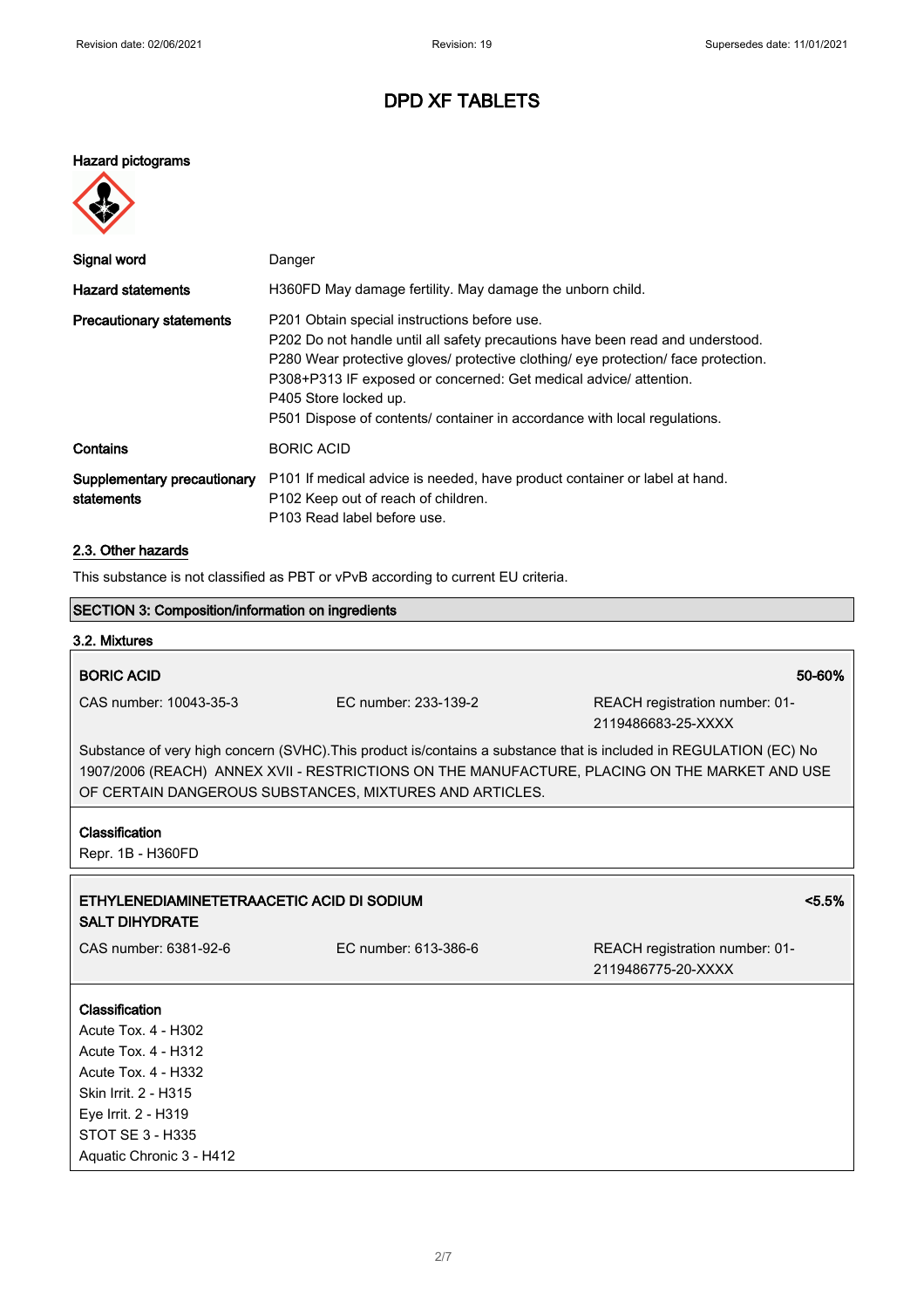| N, N-DIETHYL-P-PHENYLENE DIAMINE SULFATE                   |                                                                                                                                                                                                                                                                   | $3 - 5%$                       |
|------------------------------------------------------------|-------------------------------------------------------------------------------------------------------------------------------------------------------------------------------------------------------------------------------------------------------------------|--------------------------------|
| CAS number: 6283-63-2                                      | EC number: 228-500-6                                                                                                                                                                                                                                              | REACH registration number: N/A |
| Classification<br>Acute Tox. 4 - H302                      |                                                                                                                                                                                                                                                                   |                                |
|                                                            | The Full Text for all R-Phrases and Hazard Statements are Displayed in Section 16.                                                                                                                                                                                |                                |
| <b>Composition comments</b>                                | This product contains a substance that is a SVHC.                                                                                                                                                                                                                 |                                |
| <b>SECTION 4: First aid measures</b>                       |                                                                                                                                                                                                                                                                   |                                |
| 4.1. Description of first aid measures                     |                                                                                                                                                                                                                                                                   |                                |
| Inhalation                                                 | Unlikely route of exposure as the product does not contain volatile substances.                                                                                                                                                                                   |                                |
| Ingestion                                                  | Rinse mouth thoroughly with water. Get medical attention immediately.                                                                                                                                                                                             |                                |
| <b>Skin contact</b>                                        | Wash skin thoroughly with soap and water. Get medical attention promptly if symptoms occur<br>after washing.                                                                                                                                                      |                                |
| Eye contact                                                | Rinse immediately with plenty of water. Remove any contact lenses and open eyelids wide<br>apart. Continue to rinse for at least 15 minutes. Get medical attention if irritation persists after<br>washing. Show this Safety Data Sheet to the medical personnel. |                                |
|                                                            | 4.2. Most important symptoms and effects, both acute and delayed                                                                                                                                                                                                  |                                |
| <b>General information</b>                                 | The severity of the symptoms described will vary dependent on the concentration and the<br>length of exposure.                                                                                                                                                    |                                |
| Inhalation                                                 | This is unlikely to occur but symptoms similar to those of ingestion may develop.                                                                                                                                                                                 |                                |
| Ingestion                                                  | May cause chemical burns in mouth and throat. May cause stomach pain or vomiting.                                                                                                                                                                                 |                                |
| <b>Skin contact</b>                                        | May cause serious chemical burns to the skin.                                                                                                                                                                                                                     |                                |
| Eye contact                                                | May cause blurred vision and serious eye damage.                                                                                                                                                                                                                  |                                |
|                                                            | 4.3. Indication of any immediate medical attention and special treatment needed                                                                                                                                                                                   |                                |
| Notes for the doctor                                       | Treat symptomatically.                                                                                                                                                                                                                                            |                                |
| <b>SECTION 5: Firefighting measures</b>                    |                                                                                                                                                                                                                                                                   |                                |
| 5.1. Extinguishing media                                   |                                                                                                                                                                                                                                                                   |                                |
| Suitable extinguishing media                               | Use fire-extinguishing media suitable for the surrounding fire.                                                                                                                                                                                                   |                                |
| 5.2. Special hazards arising from the substance or mixture |                                                                                                                                                                                                                                                                   |                                |
| <b>Hazardous combustion</b><br>products                    | Heating may generate the following products: Toxic and corrosive gases or vapours.                                                                                                                                                                                |                                |
| 5.3. Advice for firefighters                               |                                                                                                                                                                                                                                                                   |                                |
| Protective actions during<br>firefighting                  | No specific firefighting precautions known.                                                                                                                                                                                                                       |                                |
| <b>SECTION 6: Accidental release measures</b>              |                                                                                                                                                                                                                                                                   |                                |
|                                                            | 6.1. Personal precautions, protective equipment and emergency procedures                                                                                                                                                                                          |                                |
| <b>Personal precautions</b>                                | Wear protective clothing as described in Section 8 of this safety data sheet.                                                                                                                                                                                     |                                |
| 6.2. Environmental precautions                             |                                                                                                                                                                                                                                                                   |                                |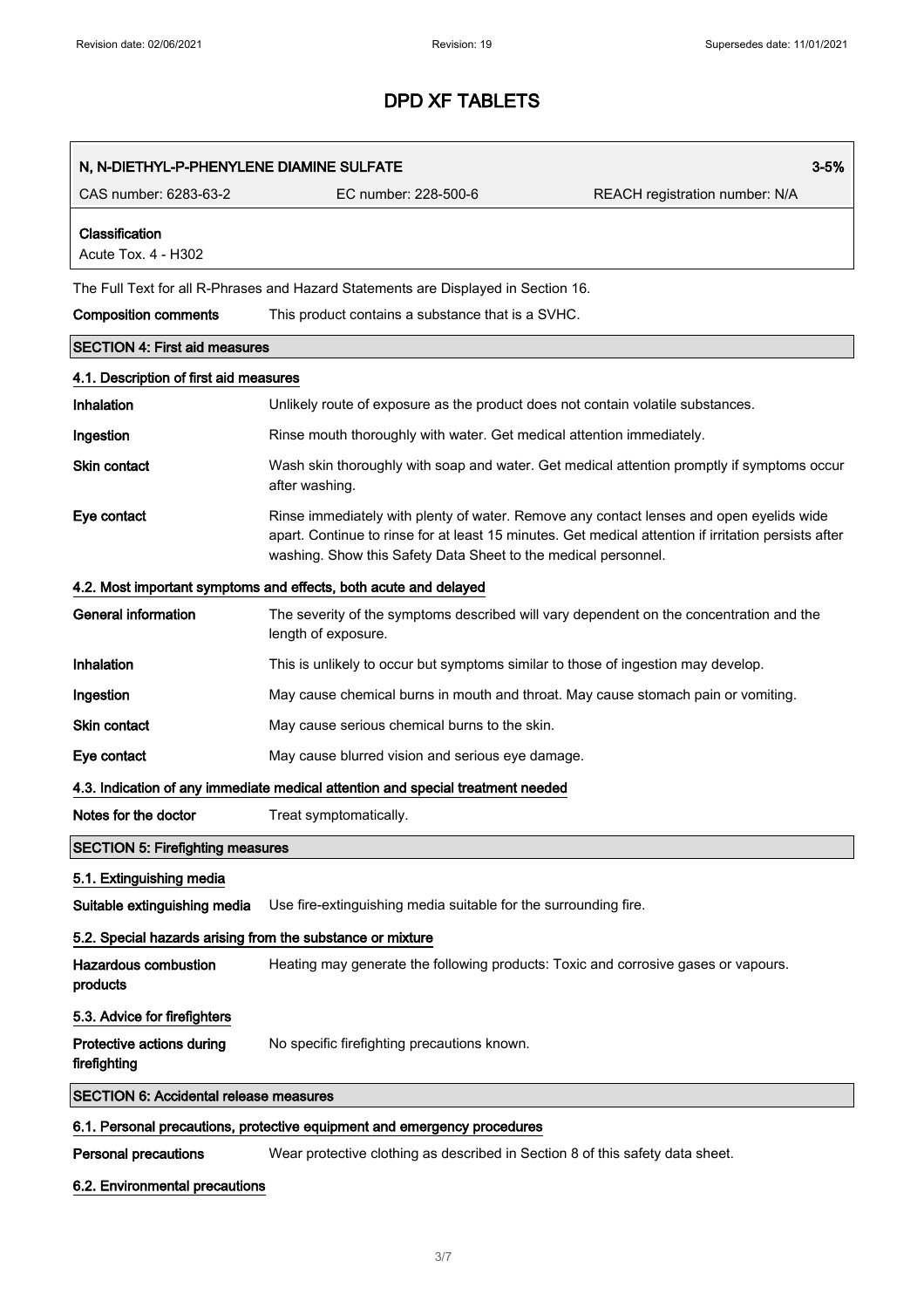| <b>Environmental precautions</b>                           | Not considered to be a significant hazard due to the small quantities used. However, large or<br>frequent spills may have hazardous effects on the environment.                                                                                                                                                              |  |
|------------------------------------------------------------|------------------------------------------------------------------------------------------------------------------------------------------------------------------------------------------------------------------------------------------------------------------------------------------------------------------------------|--|
| 6.3. Methods and material for containment and cleaning up  |                                                                                                                                                                                                                                                                                                                              |  |
| Methods for cleaning up                                    | Absorb in vermiculite, dry sand or earth and place into containers. Wear suitable protective<br>equipment, including gloves, goggles/face shield, respirator, boots, clothing or apron, as<br>appropriate. Collect and place in suitable waste disposal containers and seal securely. For<br>waste disposal, see Section 13. |  |
| 6.4. Reference to other sections                           |                                                                                                                                                                                                                                                                                                                              |  |
| Reference to other sections                                | Wear protective clothing as described in Section 8 of this safety data sheet.                                                                                                                                                                                                                                                |  |
| <b>SECTION 7: Handling and storage</b>                     |                                                                                                                                                                                                                                                                                                                              |  |
| 7.1. Precautions for safe handling                         |                                                                                                                                                                                                                                                                                                                              |  |
| <b>Usage precautions</b>                                   | Good personal hygiene procedures should be implemented.                                                                                                                                                                                                                                                                      |  |
|                                                            | 7.2. Conditions for safe storage, including any incompatibilities                                                                                                                                                                                                                                                            |  |
| <b>Storage precautions</b>                                 | Keep separate from food, feedstuffs, fertilisers and other sensitive material. Store in tightly-<br>closed, original container in a dry and cool place.                                                                                                                                                                      |  |
| 7.3. Specific end use(s)                                   |                                                                                                                                                                                                                                                                                                                              |  |
| Specific end use(s)                                        | The identified uses for this product are detailed in Section 1.2.                                                                                                                                                                                                                                                            |  |
| <b>SECTION 8: Exposure controls/Personal protection</b>    |                                                                                                                                                                                                                                                                                                                              |  |
| 8.1. Control parameters                                    |                                                                                                                                                                                                                                                                                                                              |  |
| Ingredient comments                                        | No exposure limits known for ingredient(s).                                                                                                                                                                                                                                                                                  |  |
| 8.2. Exposure controls                                     |                                                                                                                                                                                                                                                                                                                              |  |
| Protective equipment                                       |                                                                                                                                                                                                                                                                                                                              |  |
| Eye/face protection                                        | Eyewear complying with an approved standard should be worn if a risk assessment indicates<br>eye contact is possible. The following protection should be worn: Chemical splash goggles.                                                                                                                                      |  |
| Hand protection                                            | It is recommended that chemical-resistant, impervious gloves are worn. It is recommended<br>that gloves are made of the following material: Nitrile rubber.                                                                                                                                                                  |  |
| Hygiene measures                                           | No specific hygiene procedures recommended but good personal hygiene practices should<br>always be observed when working with chemical products. Wash promptly if skin becomes<br>contaminated.                                                                                                                              |  |
| <b>SECTION 9: Physical and chemical properties</b>         |                                                                                                                                                                                                                                                                                                                              |  |
| 9.1. Information on basic physical and chemical properties |                                                                                                                                                                                                                                                                                                                              |  |
| Appearance                                                 | Solid                                                                                                                                                                                                                                                                                                                        |  |
| Colour                                                     | White.                                                                                                                                                                                                                                                                                                                       |  |
| Odour                                                      | Odourless.                                                                                                                                                                                                                                                                                                                   |  |

Solubility(ies) Soluble in water.

9.2. Other information

Other information No data available.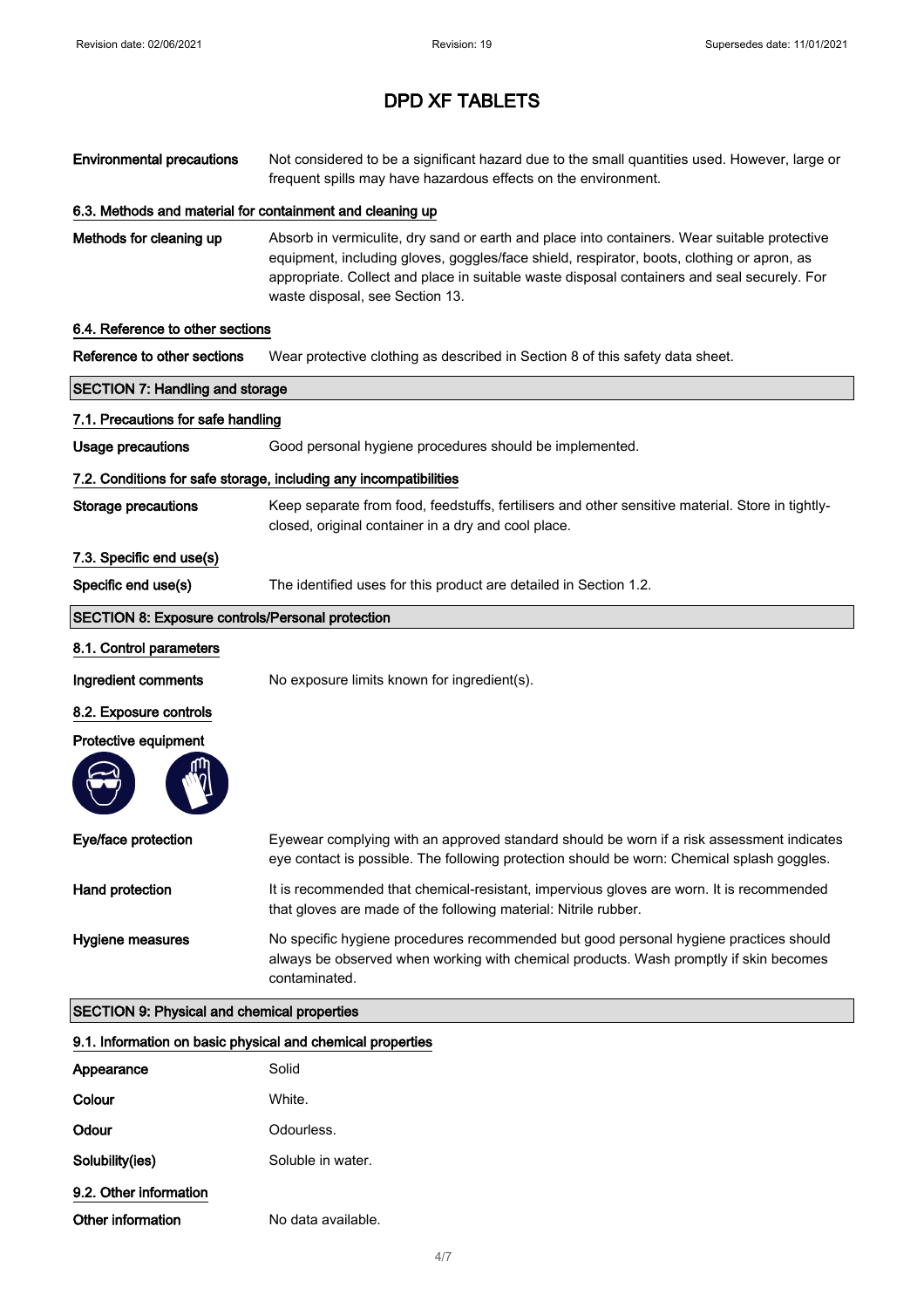| <b>SECTION 10: Stability and reactivity</b>                                |                                                                                                                                           |
|----------------------------------------------------------------------------|-------------------------------------------------------------------------------------------------------------------------------------------|
| 10.1. Reactivity                                                           |                                                                                                                                           |
| Reactivity                                                                 | There are no known reactivity hazards associated with this product.                                                                       |
| 10.2. Chemical stability                                                   |                                                                                                                                           |
| <b>Stability</b>                                                           | Stable under the prescribed storage conditions.                                                                                           |
| 10.3. Possibility of hazardous reactions                                   |                                                                                                                                           |
| Possibility of hazardous<br>reactions                                      | No data available.                                                                                                                        |
| 10.4. Conditions to avoid                                                  |                                                                                                                                           |
| <b>Conditions to avoid</b>                                                 | There are no known conditions that are likely to result in a hazardous situation.                                                         |
| 10.5. Incompatible materials                                               |                                                                                                                                           |
| Materials to avoid                                                         | No specific material or group of materials is likely to react with the product to produce a<br>hazardous situation.                       |
| 10.6. Hazardous decomposition products                                     |                                                                                                                                           |
| Hazardous decomposition<br>products                                        | There are no anticipated hazardous decomposition products associated with this material.                                                  |
| <b>SECTION 11: Toxicological information</b>                               |                                                                                                                                           |
| 11.1. Information on toxicological effects                                 |                                                                                                                                           |
| <b>Toxicological effects</b>                                               | This product is toxic.                                                                                                                    |
| Acute toxicity - oral<br>ATE oral (mg/kg)                                  | 5,362.77                                                                                                                                  |
| Acute toxicity - dermal<br>ATE dermal (mg/kg)                              | 20,370.37                                                                                                                                 |
| Acute toxicity - inhalation<br><b>ATE inhalation (dusts/mists</b><br>mg/l) | 27.78                                                                                                                                     |
| <b>SECTION 12: Ecological information</b>                                  |                                                                                                                                           |
| Ecotoxicity                                                                | There are no data on the ecotoxicity of this product. However, large or frequent spills may<br>have hazardous effects on the environment. |
| 12.1. Toxicity                                                             |                                                                                                                                           |
| <b>Toxicity</b>                                                            | No data available.                                                                                                                        |
| 12.2. Persistence and degradability                                        |                                                                                                                                           |
|                                                                            | Persistence and degradability There are no data on the degradability of this product.                                                     |
| 12.3. Bioaccumulative potential                                            |                                                                                                                                           |
| <b>Bioaccumulative potential</b>                                           | No data available on bioaccumulation.                                                                                                     |
| 12.4. Mobility in soil                                                     |                                                                                                                                           |
| <b>Mobility</b>                                                            | The product is soluble in water.                                                                                                          |
| 12.5. Results of PBT and vPvB assessment                                   |                                                                                                                                           |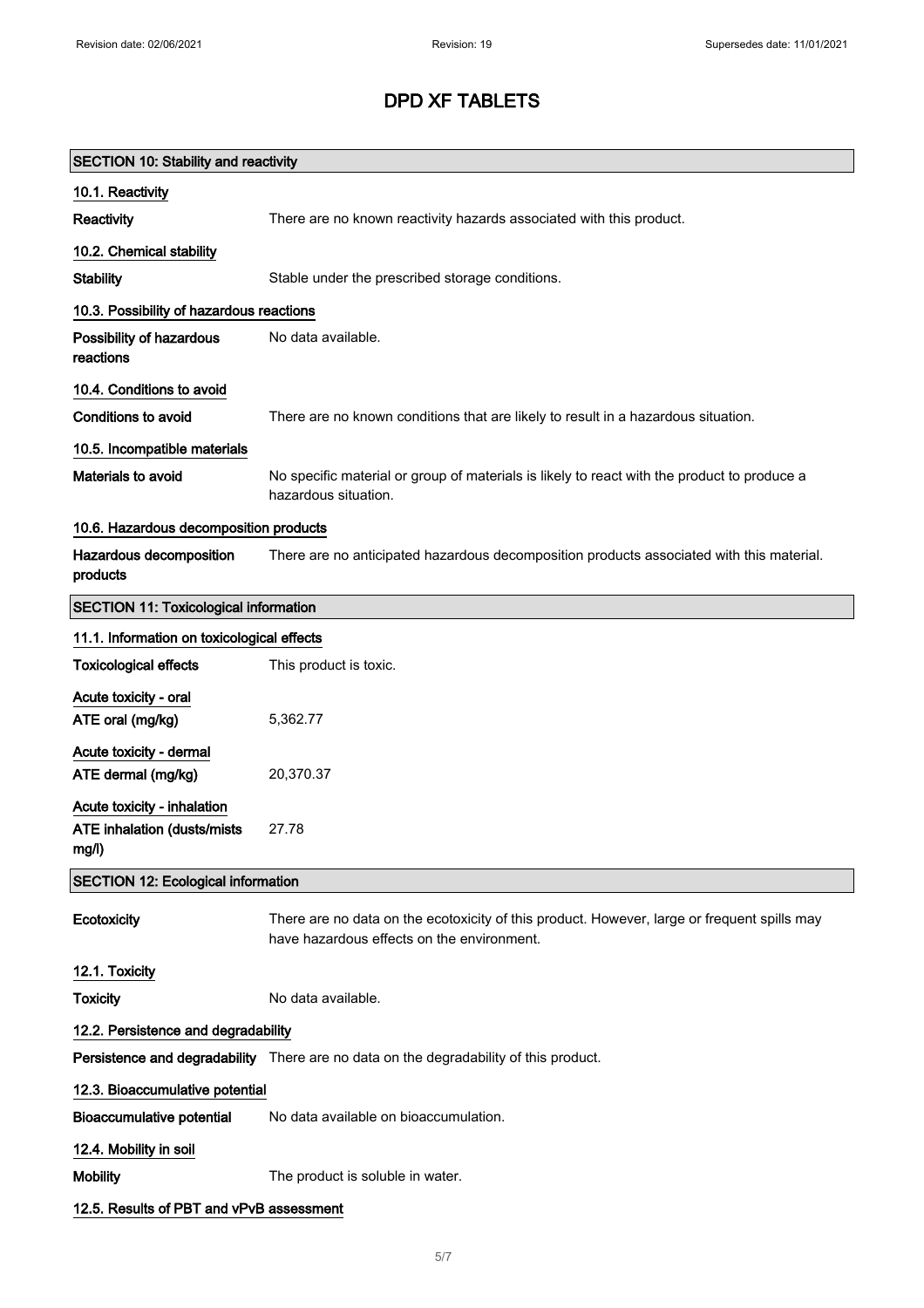Results of PBT and vPvB assessment This substance is not classified as PBT or vPvB according to current EU criteria.

#### 12.6. Other adverse effects

Other adverse effects None known.

| <b>SECTION 13: Disposal considerations</b> |  |
|--------------------------------------------|--|
|--------------------------------------------|--|

#### 13.1. Waste treatment methods

Disposal methods Dispose of waste to licensed waste disposal site in accordance with the requirements of the local Waste Disposal Authority.

#### SECTION 14: Transport information

General The product is not covered by international regulations on the transport of dangerous goods (IMDG, IATA, ADR/RID).

#### 14.1. UN number

Not applicable.

#### 14.2. UN proper shipping name

Not applicable.

#### 14.3. Transport hazard class(es)

No transport warning sign required.

#### 14.4. Packing group

Not applicable.

#### 14.5. Environmental hazards

#### Environmentally hazardous substance/marine pollutant No.

#### 14.6. Special precautions for user

Not applicable.

#### 14.7. Transport in bulk according to Annex II of MARPOL and the IBC Code

Transport in bulk according to Not applicable. Annex II of MARPOL 73/78 and the IBC Code

#### SECTION 15: Regulatory information

#### 15.1. Safety, health and environmental regulations/legislation specific for the substance or mixture

EU legislation **Regulation (EC) No 1272/2008** of the European Parliament and of the Council of 16 December 2008 on classification, labelling and packaging of substances and mixtures (as amended).

#### 15.2. Chemical safety assessment

No data available.

#### SECTION 16: Other information

Revision comments NOTE: Lines within the margin indicate significant changes from the previous revision.

**Issued by Camera L. Morgan**